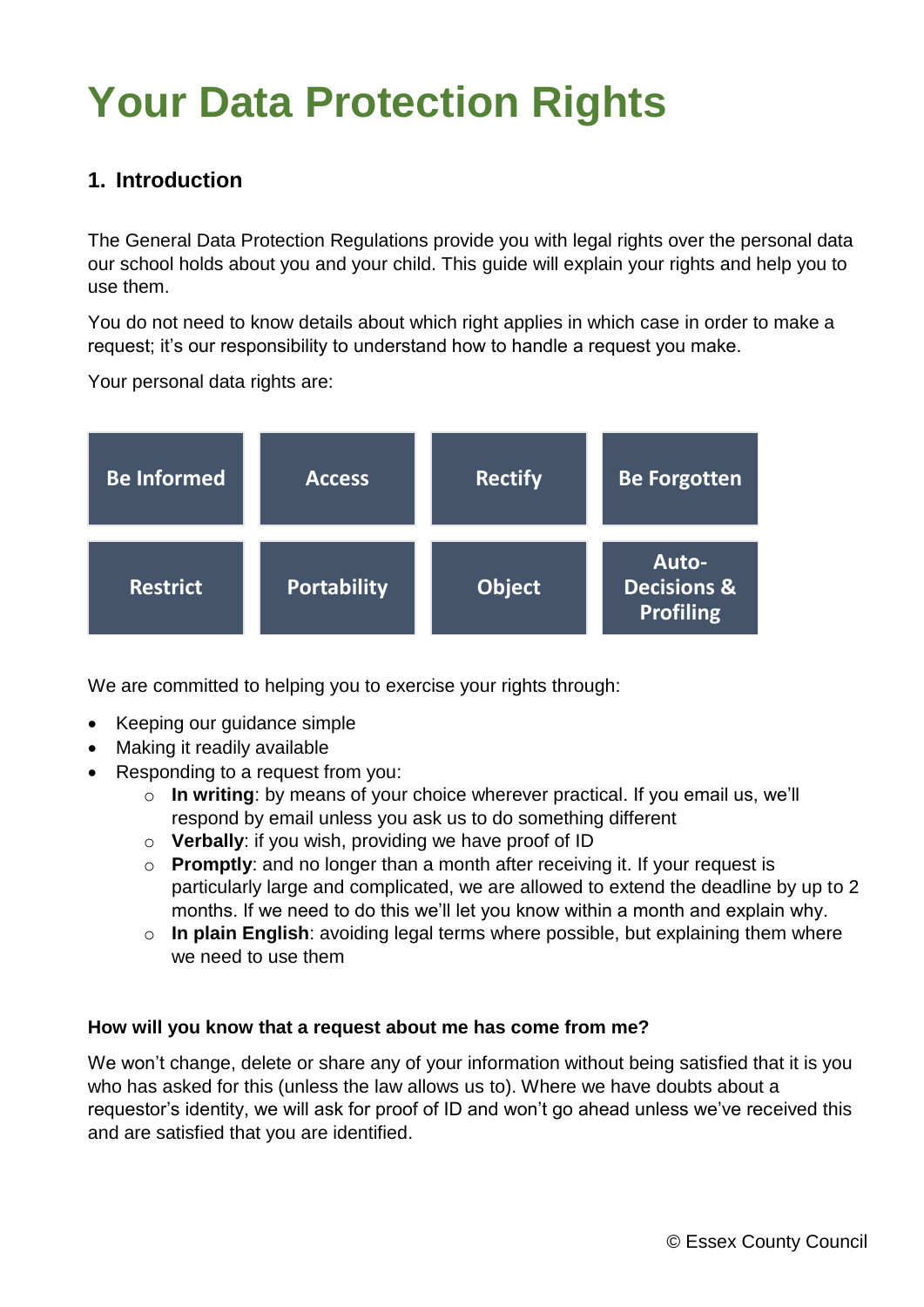#### **Are you allowed to charge me for a request, or refuse it?**

You should not have to pay us when you're exercising your rights; however, the law does allow us to charge you a reasonable fee if your request is unreasonable or is a repeat of something we've already done for you. In these cases we may be allowed to refuse your request rather than charge. If we plan to charge or to refuse your request, we will let you know and explain why we believe the law lets us do this.

There are other reasons in the law which may mean we cannot do what you ask us to do with your personal data. We have explained these under each of your 'Rights' in this guide.

#### **What if I'm not happy with your response to my request?**

We'll always do our best to do what you ask with the personal data we hold about you or your child, however, the law places a responsibility on the school to balance your rights against the rights of other people who may be affected and against the legal powers of other organisations. It may not always be the case that your rights are strongest in every situation. We'll always explain our reasons and will gladly take another look at our decision if you want challenge it.

If you still feel that we haven't done what we should then you have the right to complain to the [Information Commissioner](https://ico.org.uk/) (ICO). Please see the ICO's contact details at the end of this guide.

#### **Limiting your Rights**

The law allows for the UK Government to make certain decisions which could result in Data Protection rights being reduced to some extent. However, the law requires that any restrictions of this kind must still be in line with your basic human rights and must be what is expected of rules applying to a democratic country.

The Government may decide to limit the rights for reasons such as national security, preventing crime, investigating certain professional conduct cases etc. We have to take these decisions into account when considering requests from you to exercise your rights.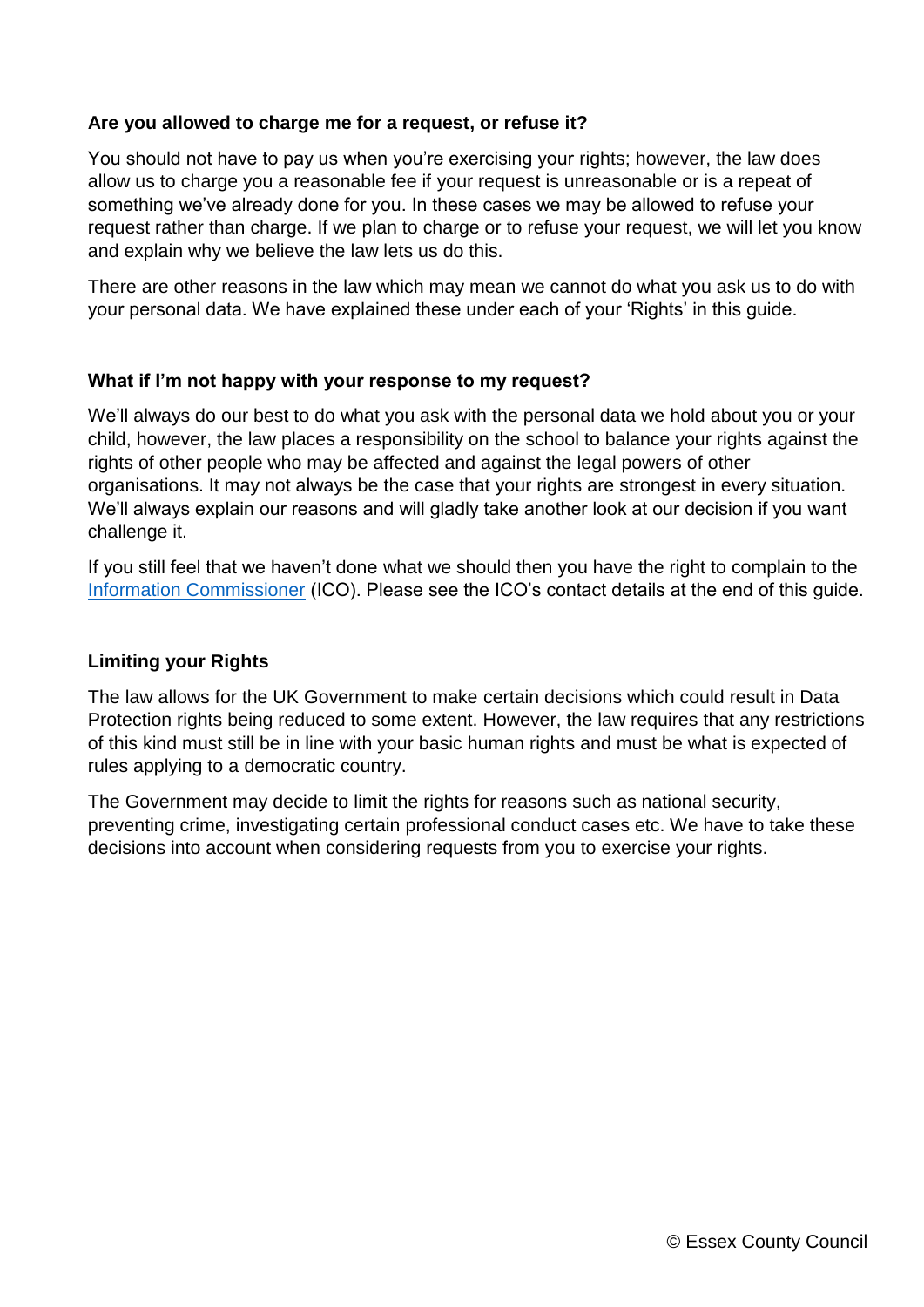## **1. Your Right to be Informed**

It is important that you know what happens to your personal data whilst we hold it. The law requires us to be honest and open with you about these details and we do this through publishing a number of Privacy Notices on our website; one covering each of the main uses we make of your data.

These Notices are available for you to read and understand so that you know what to expect us to do with your data; either before you share it with us, or where it is given to the school from another organisation that holds it.

We have taken care to explain the details on the Notices in simple language but we would be grateful for any feedback on this to help us with our commitment to review and improve the guidance we give you.

Here are the main things we need to tell you about what we do with your personal data:

- Who we are: School name, the name of our Data Protection Officer and their contact details.
- A description of the type of data we collect about you/ your child
- The reasons why we need this data
- An explanation of how the law allows us to hold and use your data
- Who we might share the data with (either because they provide a service on our behalf or they need it for their own purposes and the law allows this)
- Whether your data may be sent to or stored in a country that is outside the European [Economic Area](https://www.gov.uk/eu-eea) (EEA)
- When will we no longer need your data and how soon after this we'll delete it
- Which of your rights you are able to use, including the right to withdraw your consent (if this is what allows us to hold your data)
- How to complain to the Information Commissioner's Office (ICO)
- Where we got your data from (if you didn't give it to us yourself)
- Whether we use your data to make automated-decisions or to do profiling

We will make sure the right Privacy Notice is available to you:

- At the time you share your data with us
- When it has been shared with us by another organisation:
	- o No later than a month
	- o The first time we contact you, or sooner
	- $\circ$  Before or when we share it with someone else

See our [Website](file:///C:/Users/Lillian.Denhart/AppData/Local/Microsoft/Windows/INetCache/Content.Word/Dummy%20Hyperlink) for a list of published Privacy Notices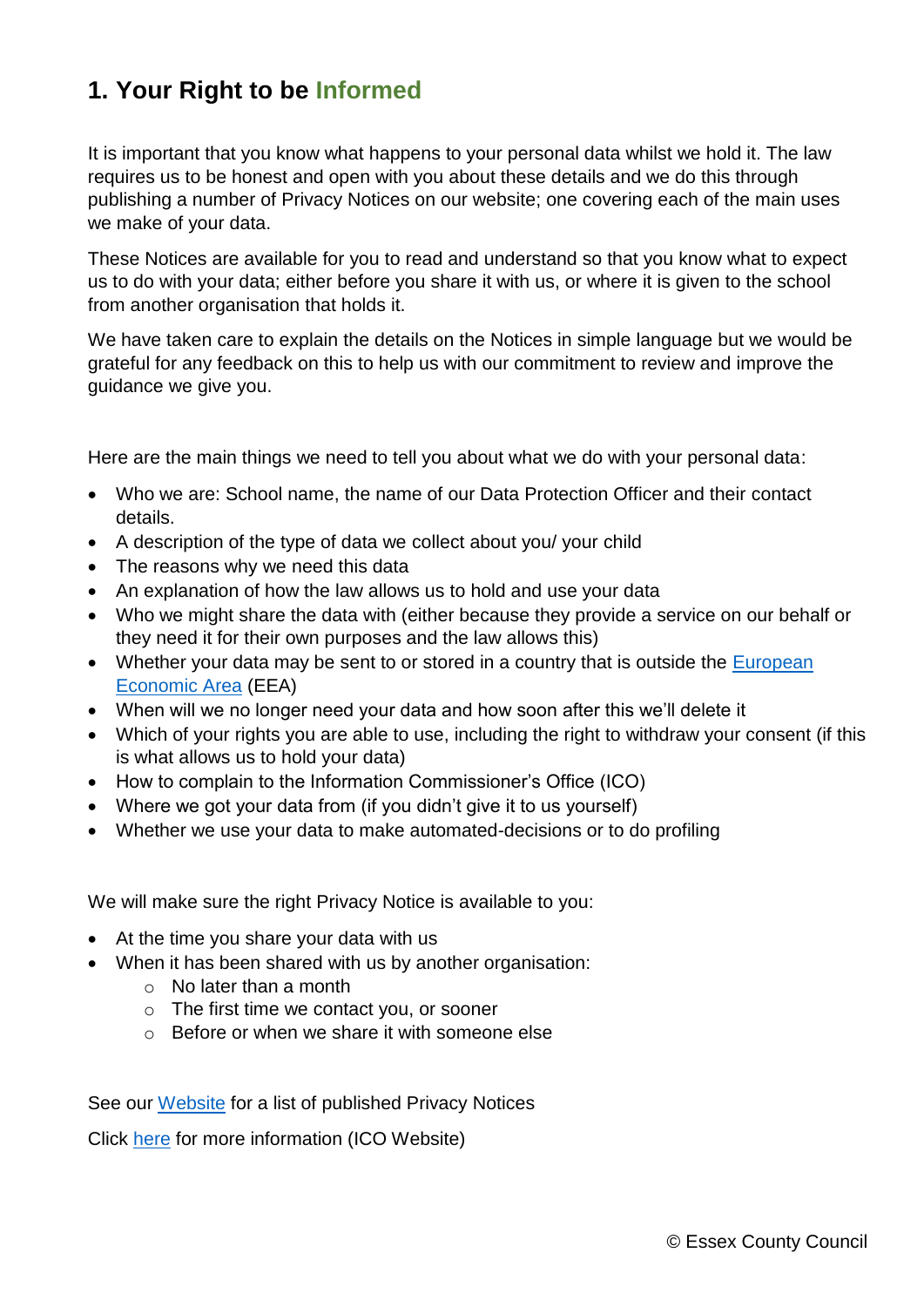#### **2. Your Right to Access your Information**

The personal data we hold about you and your child is still yours. You have the right to ask us for access to the data to satisfy you that our use of your data is lawful. Unless the law prevents us from doing so, we must give you:

- Confirmation that we hold your data
- An explanation of what that data is
- Access to your information
- Confirmation of which Privacy Notice(s) explain why we have your data and what we do with it

When dealing with your request we will:

- Let you know what additional information we may need to identify you
- If a request has been made by someone on your behalf, ensure that they have your permission
- Confirm how you would like to receive your information
- Help you to make your wishes clearer if your request is not clear about the information you want.
- The information you receive is information you are entitled to under the law having considered your rights against the rights of others whose information may be included within documents relating to you, and any other legal reason which may prevent us from sharing data.
- Let you know within a month at the latest about any expected delay, for example if your request is complex, about any fee that the law allows us to charge, or explain any reason we may have to refuse your request.

Click [here](https://ico.org.uk/for-organisations/guide-to-the-general-data-protection-regulation-gdpr/individual-rights/right-of-access/) for more information (ICO Website)

Please note: There is an additional "right of access" to your Child's 'Pupil Record' – as defined in the Education (Pupil Information) (England) Regulations 2005. The timescale for responding to such requests is fifteen days from receipt of the request (excluding the summer holiday). This right is not affected by GDPR.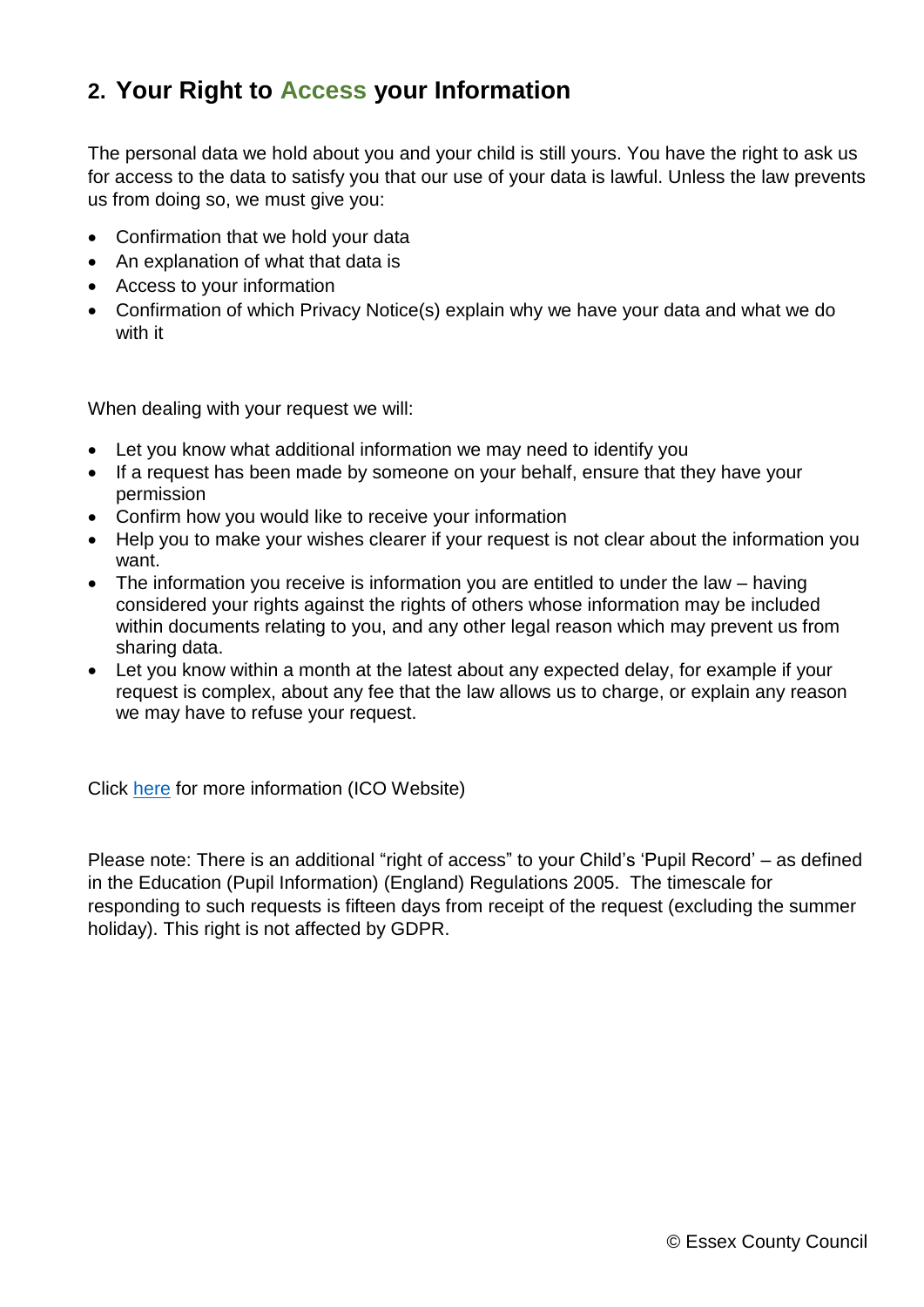## **3. Your Right to have your Data 'Rectified'**

The school has a legal responsibility to make sure the data we hold about you and your child is accurate and complete. Where we are made aware that we may hold inaccurate or misleading data about you we must 'rectify' it (change it).

Where you may have moved to a new address, changed contact details or even changed a surname; these are simple changes to make. However, there may be more complex cases where you disagree with an opinion we have recorded about your child's progress for example, and you may decide to ask us to change this. In some cases the law allows us to refuse to make changes to the personal data we hold and the professional opinion of a qualified teacher is an example where we may decline to fulfil a change request.

Any request to change your personal data will be fairly considered and if where having reviewed a contentious record we feel it is inaccurate then we will make changes.

If we do refuse to make changes we will always:

- Explain to you in writing the reasons why we are refusing your request
- Consider adding a statement of your opinion to the record to reflect that there has been a challenge to our professional judgement.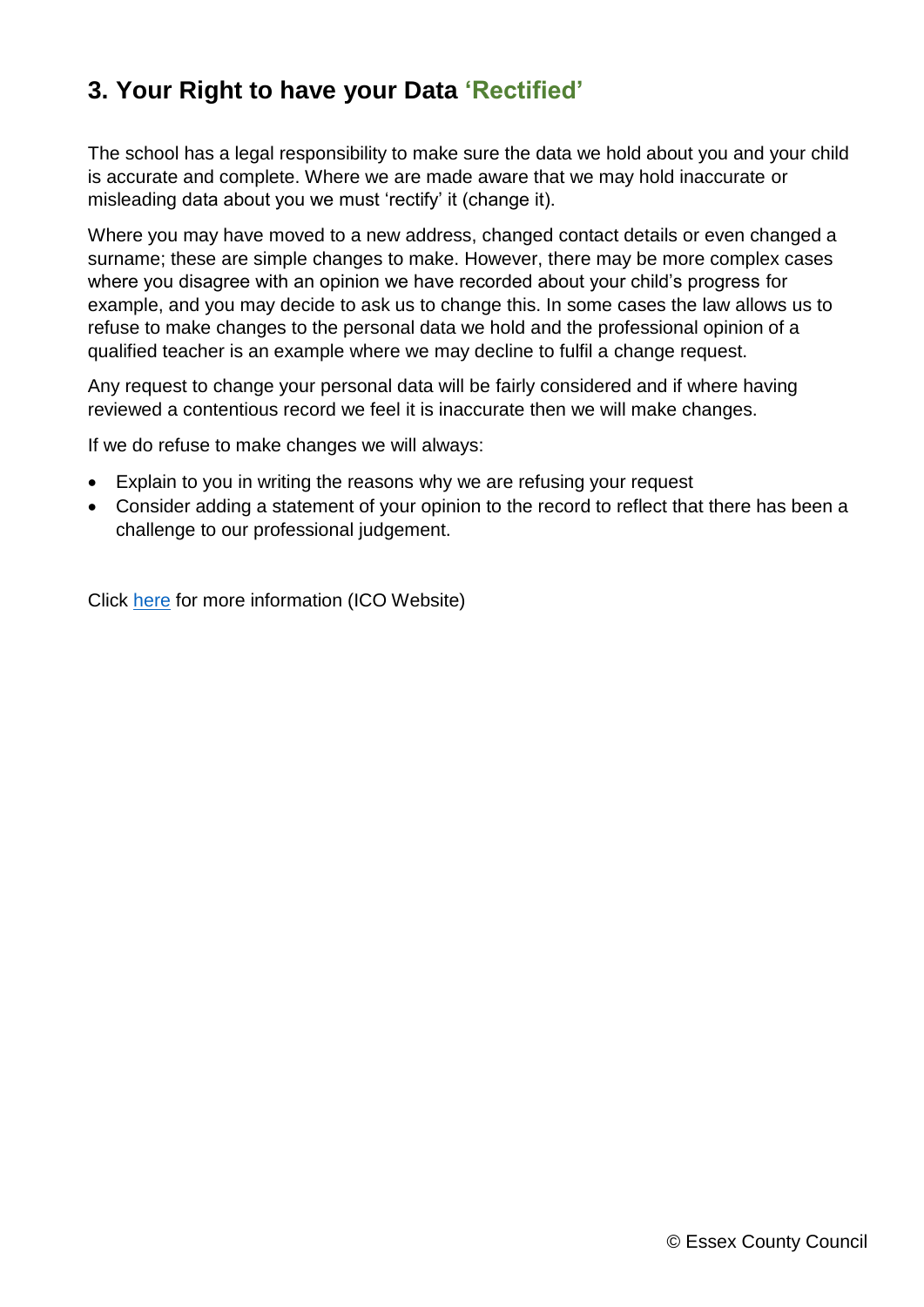## **4. Your Right to be Forgotten**

Right to erasure ('right to be forgotten')

The right to Erasure, known as the right to be forgotten, is where you can ask us to consider deleting information that we hold about you or your child.

We will already have explained to you through our Privacy Notices how long we intend to hold your personal data before we delete it, however you still have the right to challenge us to delete your data at any time.

You can expect your request for deleting your personal data to be successful if:

- It is no longer 'necessary' for us to keep the data for the purpose stated on the relevant Privacy Notice
- We're holding and using the data based only on your consent, and you have decided to withdraw this consent
- We're holding and using the data for our ['legitimate interests'](https://ico.org.uk/for-organisations/guide-to-the-general-data-protection-regulation-gdpr/lawful-basis-for-processing/legitimate-interests/). You may decide to object to this, and we can't give a reason for keeping it that outweighs your decision.
- We're holding and using the data to allow us to market goods and services to you and you ask us to stop.
- We have been holding and using your data unlawfully
- Deleting is required by law
- We're using data about your child to support a chargeable online service

The law has a number of reasons why we are allowed to refuse erasure requests, those that are most likely to apply to schools are where we're holding or using your data:

- To comply with a legal requirement
- Where we are doing something in the public interest or acting within our role as a school
- To keep a historical record of the school's activity for future generations
- Where we need it because it supports a legal case

When we agree to delete information about you, we will have procedures in place to let other organisations who we've shared your data with know, for example if we have contractors working on our behalf. Our decision to delete your data means that they should delete it also.

When we agree to delete information following your request, or routinely as part of our records management procedures, we will make sure that the data in whatever format is destroyed securely and cannot be reused, or it will be permanently changed so that it can no longer identify you or your child.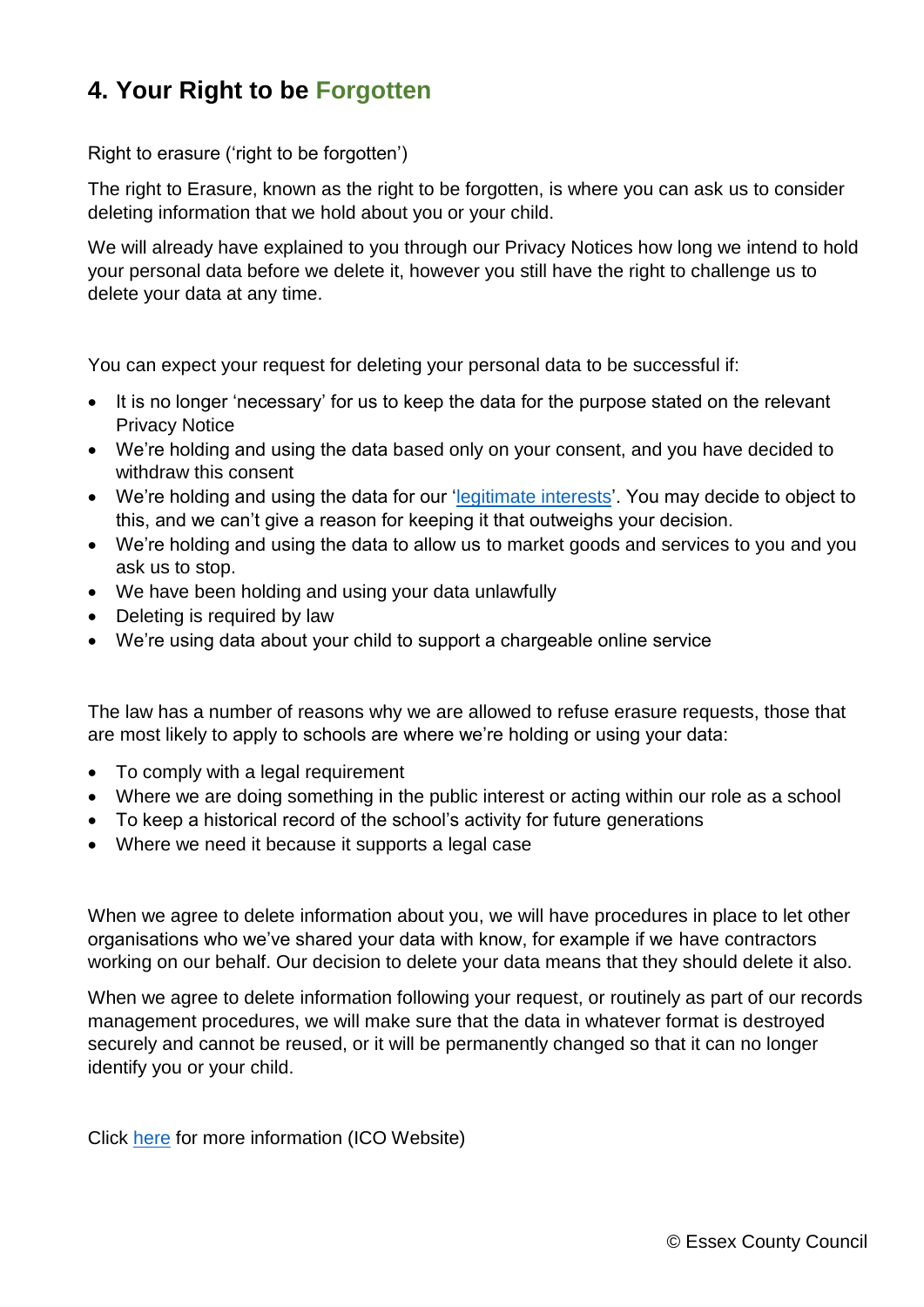## **5. Your Right to Restrict the Processing of your Data**

Should you have concerns about an aspect of what we do with your personal data, such as who we share it with or how we manage it, you have the right to ask us to stop doing it; so that we are still allowed to hold it, but we are 'restricted' in the ways we can use your data.

Aside from storing your data, we can only continue to use it when it is under a restriction if:

- We have your consent
- It is to be used for a legal claim or case
- It is needed to support someone else's rights
- We believe the use is in the public interest.

When use of data is restricted, this may mean we consider doing the following:

- Removing your data from one database or system and storing it in another in order to separate it from data which is still in use
- 'Lock' or 'Protect' a record containing your data to prevent staff from accessing and using it.
- Taking published data down from a website.
- Labelling the data to ensure that users are aware of the restriction

You can expect your request for restricting the use of your personal data to be successful if:

- You want our use of your data to stop whilst its accuracy is being reviewed
- The data had been used unlawfully and you opt for a restriction rather than request us to delete (erase) your data
- We don't believe it is necessary for us to keep your data any longer, but you wish us to keep it for a potential legal case
- You have raised an 'objection' and we need time to consider whether your rights outweigh our potential claim that we have a legitimate need to keep using your data

As with other rights, the law allows us to refuse a request in certain circumstances. In this case we can refuse (or charge a reasonable fee) if we believe the request is unfounded or excessive. In such cases we will contact you and explain our decision, and let you know how to complain.

When we decide to lift any restriction on the use of your data, we must let you know about this in advance. We must let you know how this affects any related requests under your rights to 'rectify' and to 'object', and also let you know how to complain.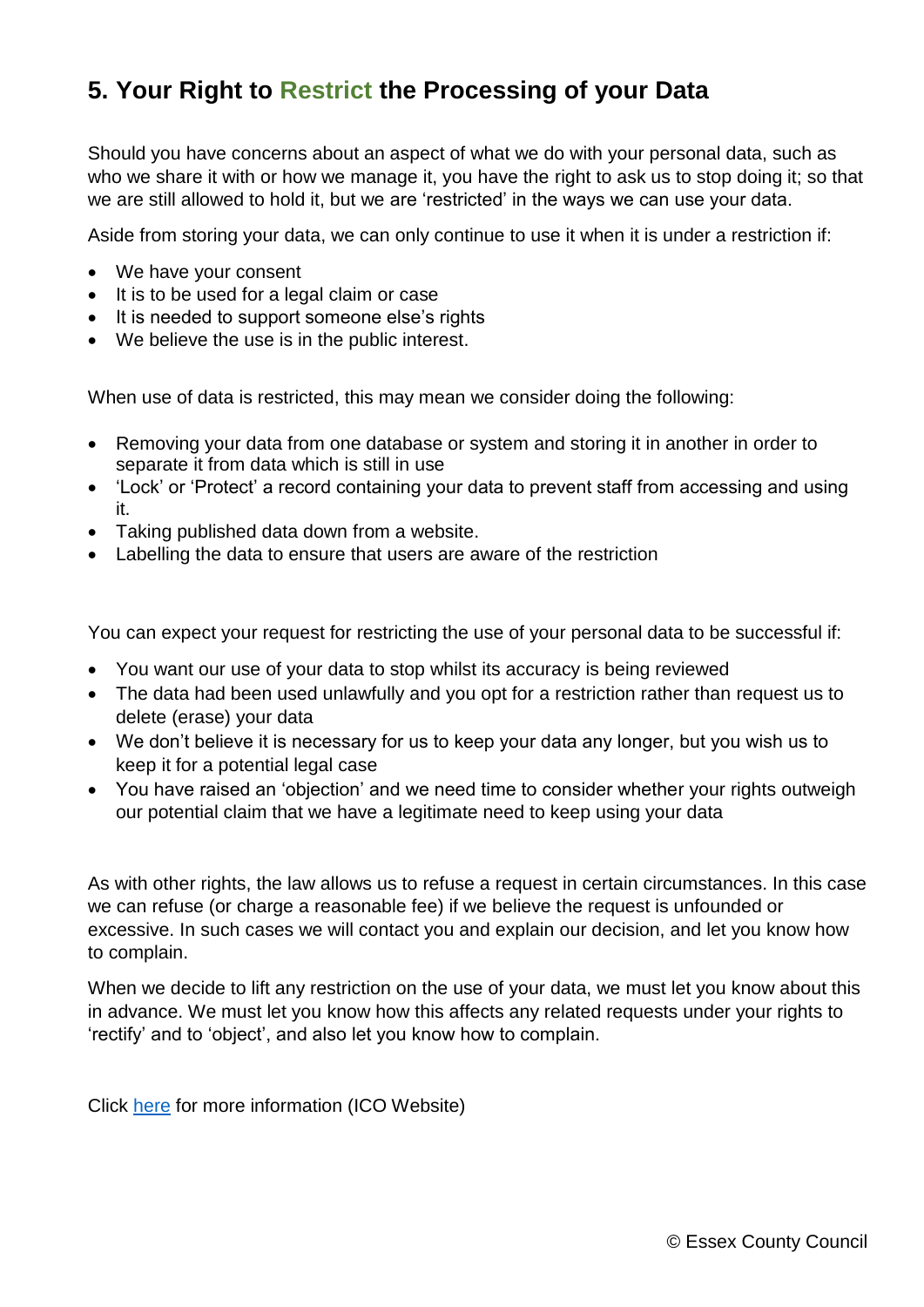## **6. Your Right to Data Portability**

The right to Data Portability gives you the means of asking an organisation to give your personal data to another organisation on your behalf, or back to you for you to give to another organisation – making your data 'portable', i.e. easily usable by another supplier of services to you.

The law allows this right to apply in a very narrow set of circumstances which make it highly unlikely that it would apply to any data held by the school, but in brief the right applies when data you have provided:

- Is being held and used by us under your consent or supporting a contract, AND
- The use of the data is being carried by an automated process (i.e. staff are not involved in physically doing something with the data).

If this right did apply to your data, we would need to provide it in a format that was commonly in use, allowing the majority of software products to read and use the data in an automated way.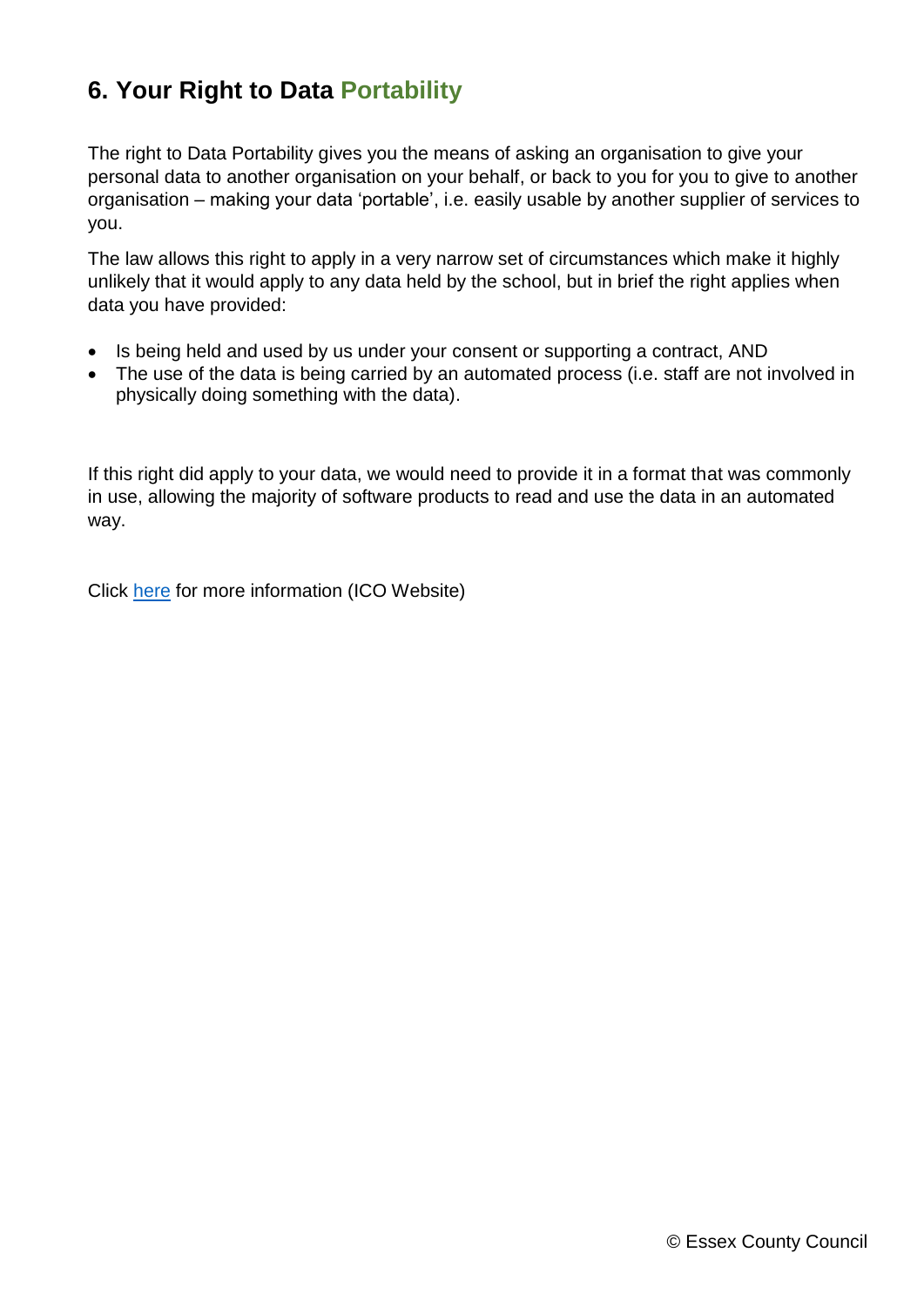## **7. Your Right to Object to Data Processing**

The law provides you with the right to 'object' to us holding and using your personal data but only in certain circumstances. Our Privacy Notices will let you know the 'legal condition' we are relying on to hold and use your data and they will also explain when you have the right to 'object'. If we are relying on one of the following, then the right is available to you:

- Legitimate interests, or
- Performance of a task in the public interest/ exercising our official authority (including profiling), or
- Scientific or Historical research and statistics

In order to exercise your right you must have an objection which is specific to your particular situation. You can't therefore object to our general practices, you must be able to argue that there is something we are doing with your personal data that impacts you specifically.

If this does apply, then we must stop doing what is causing you concern unless we can do one of the following:

- Show you that there are legitimate grounds for our actions and that these outweigh your rights
- Show that our actions with your personal data are necessary to support evidence for a legal case or claim

If we hold your data for direct marketing purposes then we must stop doing so when we receive your objection. We would have no grounds to challenge your decision.